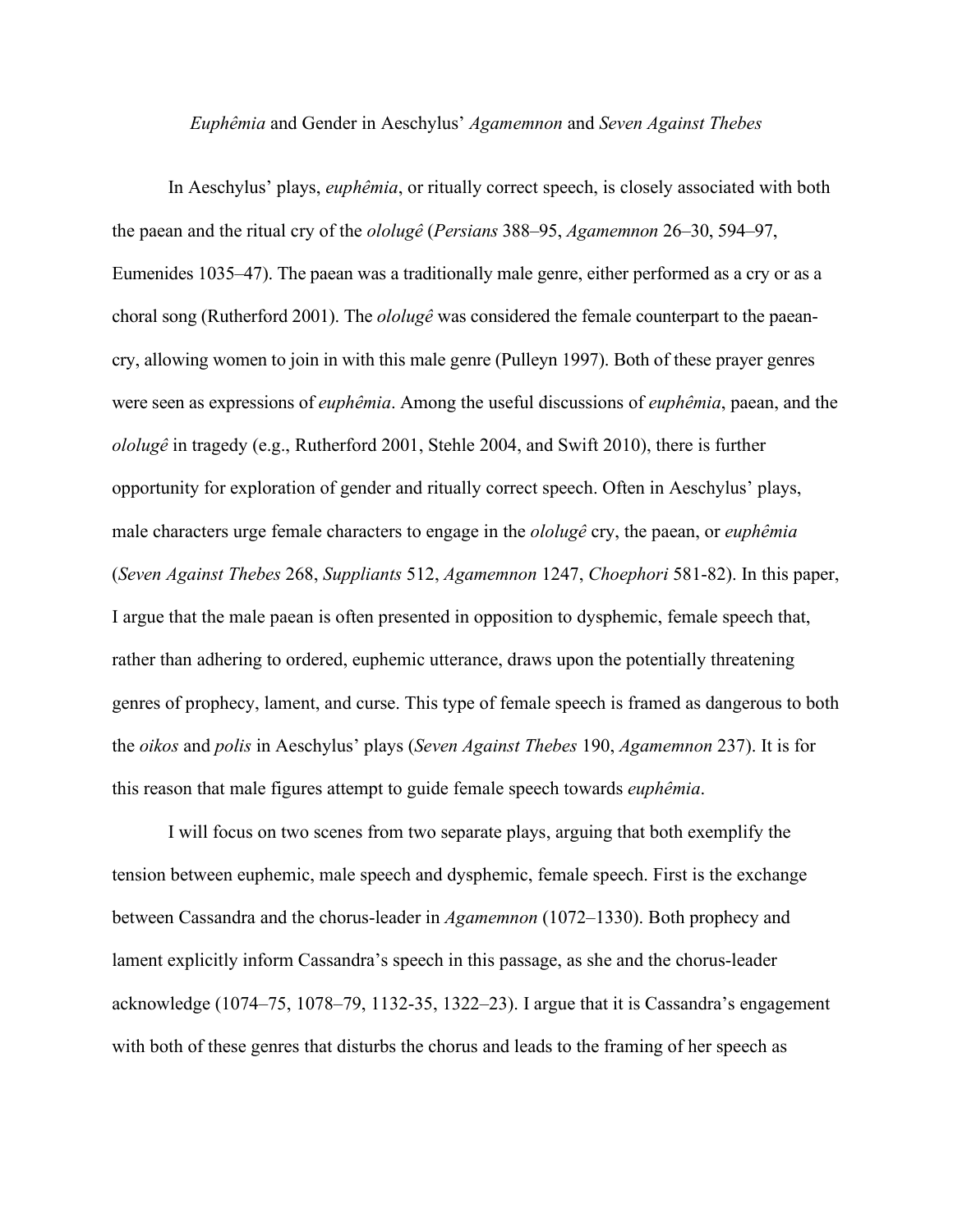dysphemic. It is precisely when she predicts the death of Agamemnon that she is cautioned to observe *euphêmia* (1246–47)*,* and her lamentation likewise is labeled as *dysphêmia* (1078–79).

The second scene is the exchange between Eteocles and the female chorus in *Seven Against Thebes*. Here Eteocles is displeased by the way the women pray to the gods, accusing them of demoralizing the people of Thebes with their expressions of fear. The conflict between the chorus and the king has caused scholarly debate as to the ritual correctness of the chorus. Eva Stehle (2005) argues that the chorus does in fact achieve *euphêmia*, while Manuela Giordano-Zecharya (2006) points out the chorus's over-reliance upon supplication and lament. Although the chorus does not possess the prophetic gift that Cassandra does, I argue that its emotionally heightened prayers evoke both lament and prophecy just as Cassandra's words do in *Agamemnon*. For the connection between lament and prophecy, especially as female speech genres, I draw upon the work of Lisa Maurizio (2017), who also discusses the potential danger of the predictions that come out of these genres. The predictive potential of the chorus's words threatens the outcome of the siege, in Eteocles' eyes. When the chorus mentions the reality of a city under siege and the possibility of defeat (257), these words hold the power to bring about these events. Eteocles accuses the chorus of inauspicious speech (258) and urges them instead to perform the *ololugê* (267)*,* a safer, more euphemic alternative. Eteocles does his best to guide the chorus towards the male, paeanic paradigm of *euphêmia* and away from female predictions that may even become curses.

## Bibliography

Giordano-Zecharya, M. 2006. "Ritual appropriateness in *Seven Against Thebes*: Civic Religion in a Time of War," *Mnemosyne*, 59.1: 53-74.